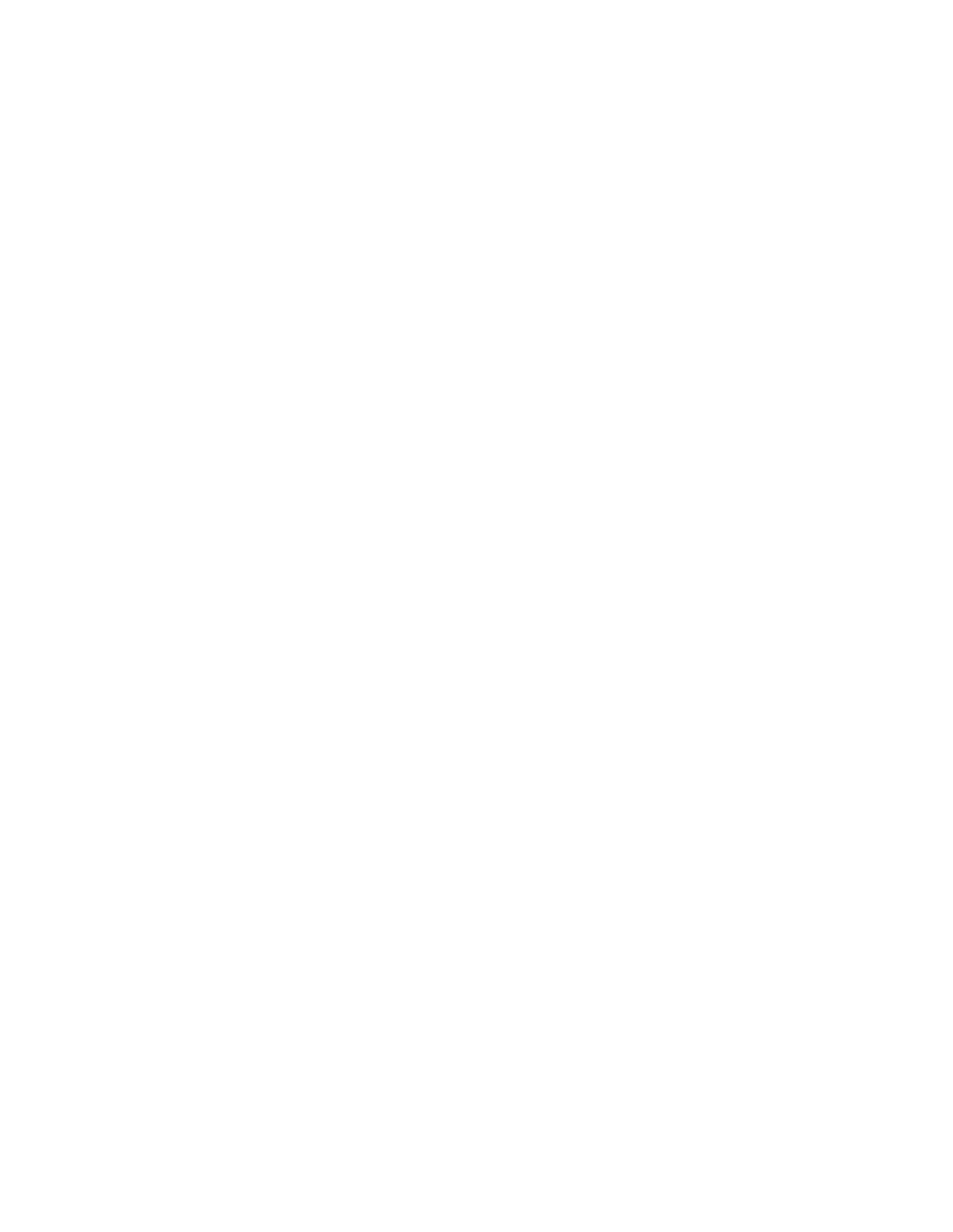# **ImpactECON Global Supply Chain Model**

Documentation of Model Changes

Authors: Terrie Walmsley and Peter Minor

#### **Acknowledgments**

This model is an adapted version of the model developed as part of an Asian Development Bank Project on supply chains (Hertel, Hummels and Walmsley, 2014).

#### **About ImpactECON Working Papers**

The ImpactECON working paper series focuses on adapting, testing and transitioning academic work for practical, real world use. The end goal is to improve CGE modeling with an emphasis on policy and investment analysis through improvements to data and modeling constructs.

This paper was funded by the employee owners of ImpactECON. For more information on ImpactECON and its work, please see impactecon.com.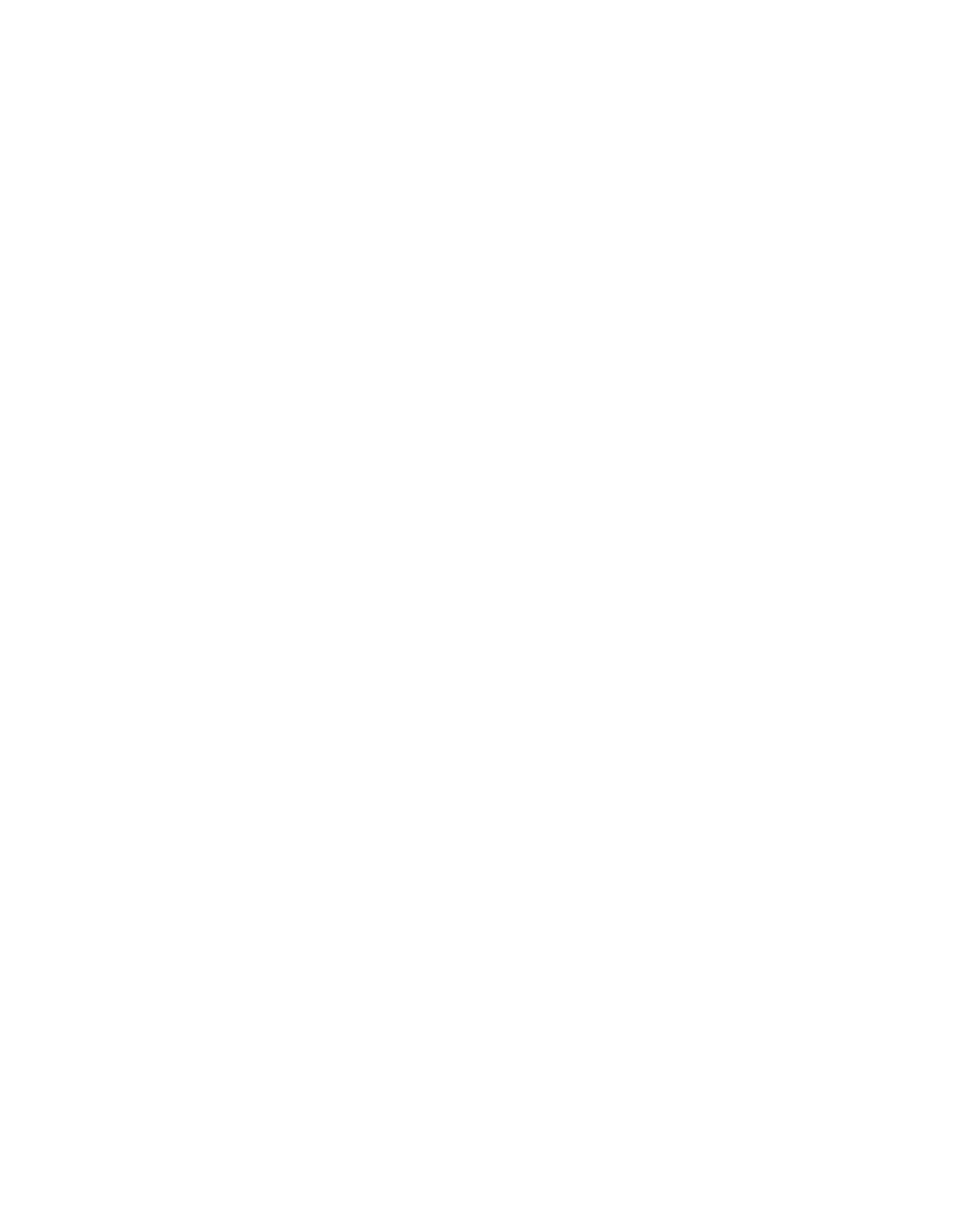### <span id="page-4-0"></span>**Contents**

|                         | Contents                                     | $\mathbf{i}$            |
|-------------------------|----------------------------------------------|-------------------------|
|                         | <b>Table of Tables</b>                       | $\mathbf{ii}$           |
|                         | <b>Table of Figures</b>                      | iii                     |
|                         | <b>Acronyms</b>                              | $\overline{\mathbf{4}}$ |
|                         | Abstract                                     | 5                       |
| $\mathbf{1}$            | Introduction                                 | $\boldsymbol{6}$        |
| $\overline{\mathbf{c}}$ | The ImpactECON Supply Chain Model            | $\bf 8$                 |
|                         | 2.1 Coefficients                             | $\,8\,$                 |
|                         | 2.1 Variables                                | 9                       |
|                         | 2.1 Equations                                | 9                       |
|                         | 2.1.1<br>Price linkages                      | 9                       |
|                         | 2.1.1<br>Armington                           | 11                      |
|                         | 2.1 Closure                                  | 13                      |
| 3                       | Welfare decomposition and auxiliary programs | 14                      |
|                         | 3.1 Welfare Decomposition                    | 14                      |
|                         | 3.2 Auxiliary programs                       | 15                      |
|                         | 4 Conclusions                                | 16                      |
|                         | Bibliography                                 | 17                      |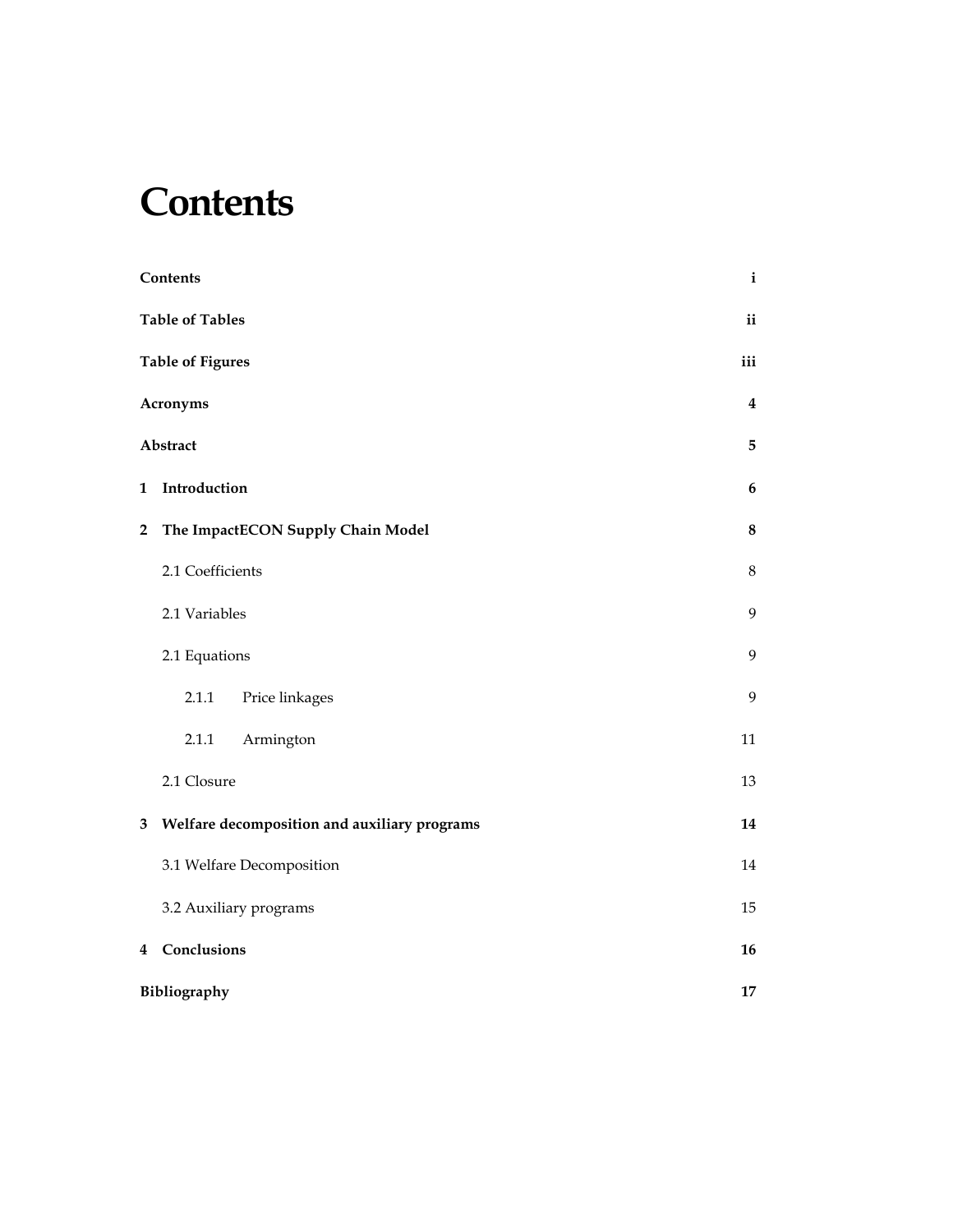# <span id="page-5-0"></span>**Table of Tables**

| Table 1: New coefficients and relationship to original GTAP coefficients |    |  |  |
|--------------------------------------------------------------------------|----|--|--|
| Table 2: New variables and their relationship to the new coefficients    | 10 |  |  |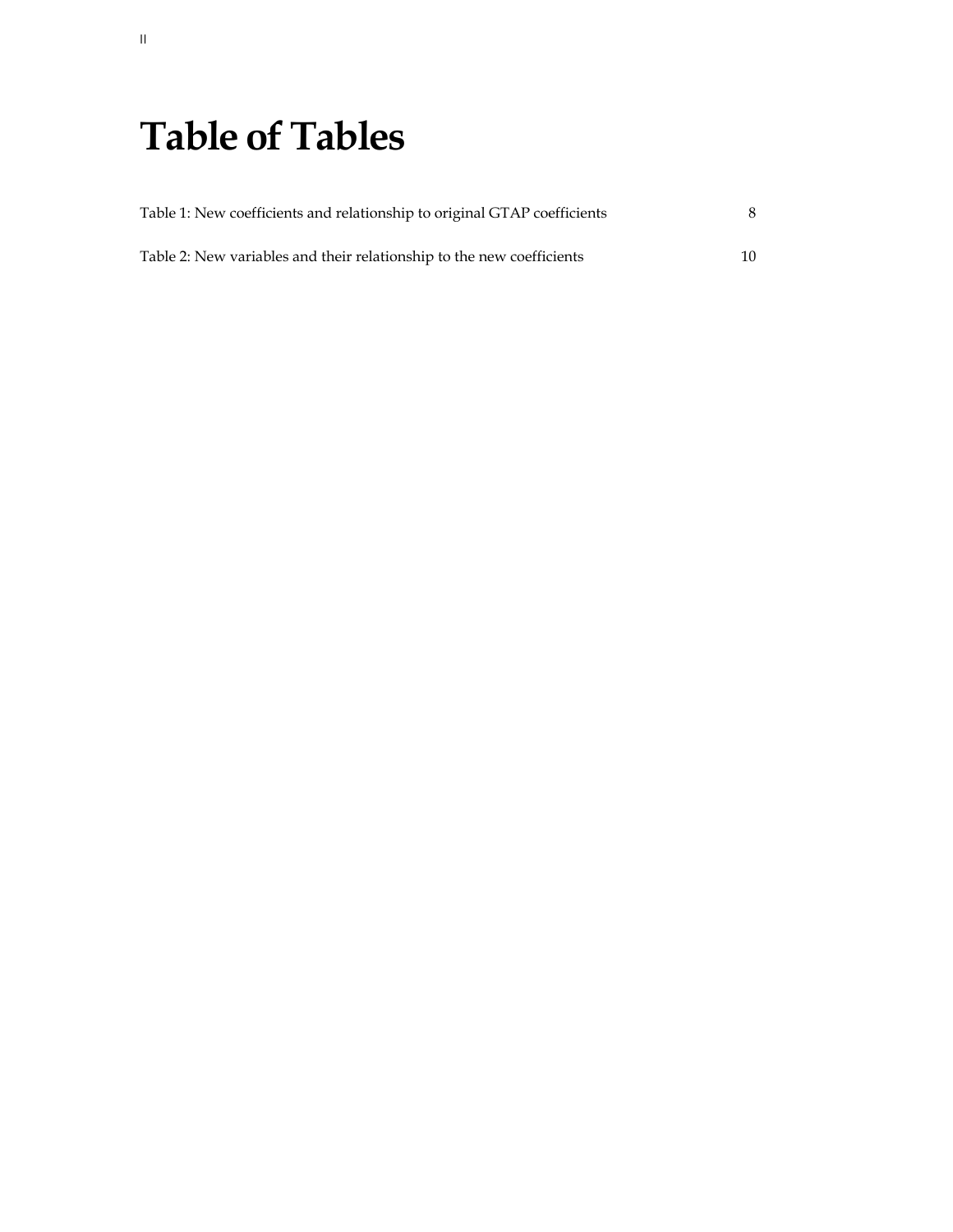# <span id="page-6-0"></span>**Table of Figures**

[Figure 1: Production and Armington structures](#page-15-0) 12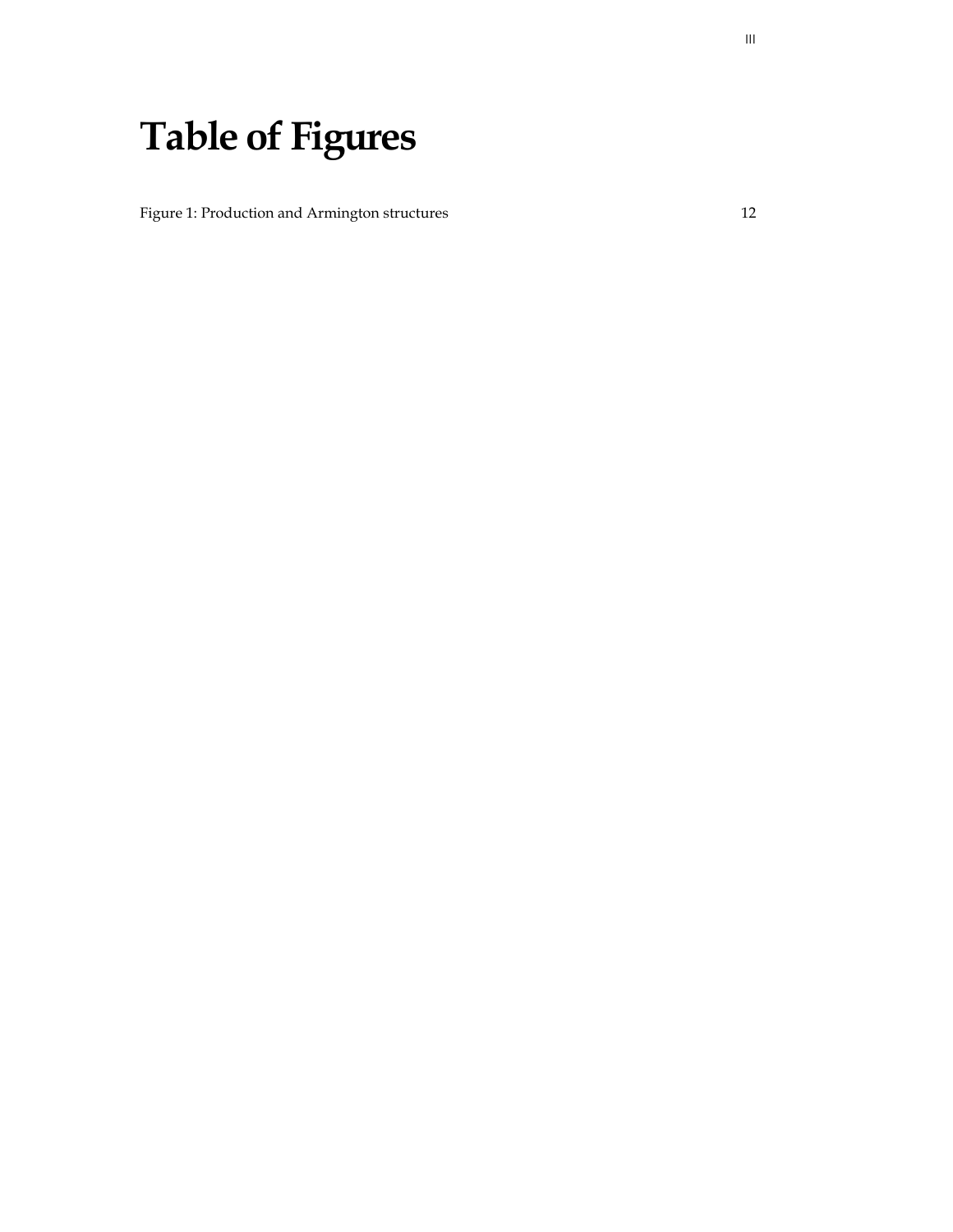# <span id="page-7-0"></span>**Acronyms**

| computable general equilibrium |
|--------------------------------|
| cost insurance and freight     |
| Global Trade Analysis Project  |
| ImpactECON supply chain        |
| Non-tariff measures            |
|                                |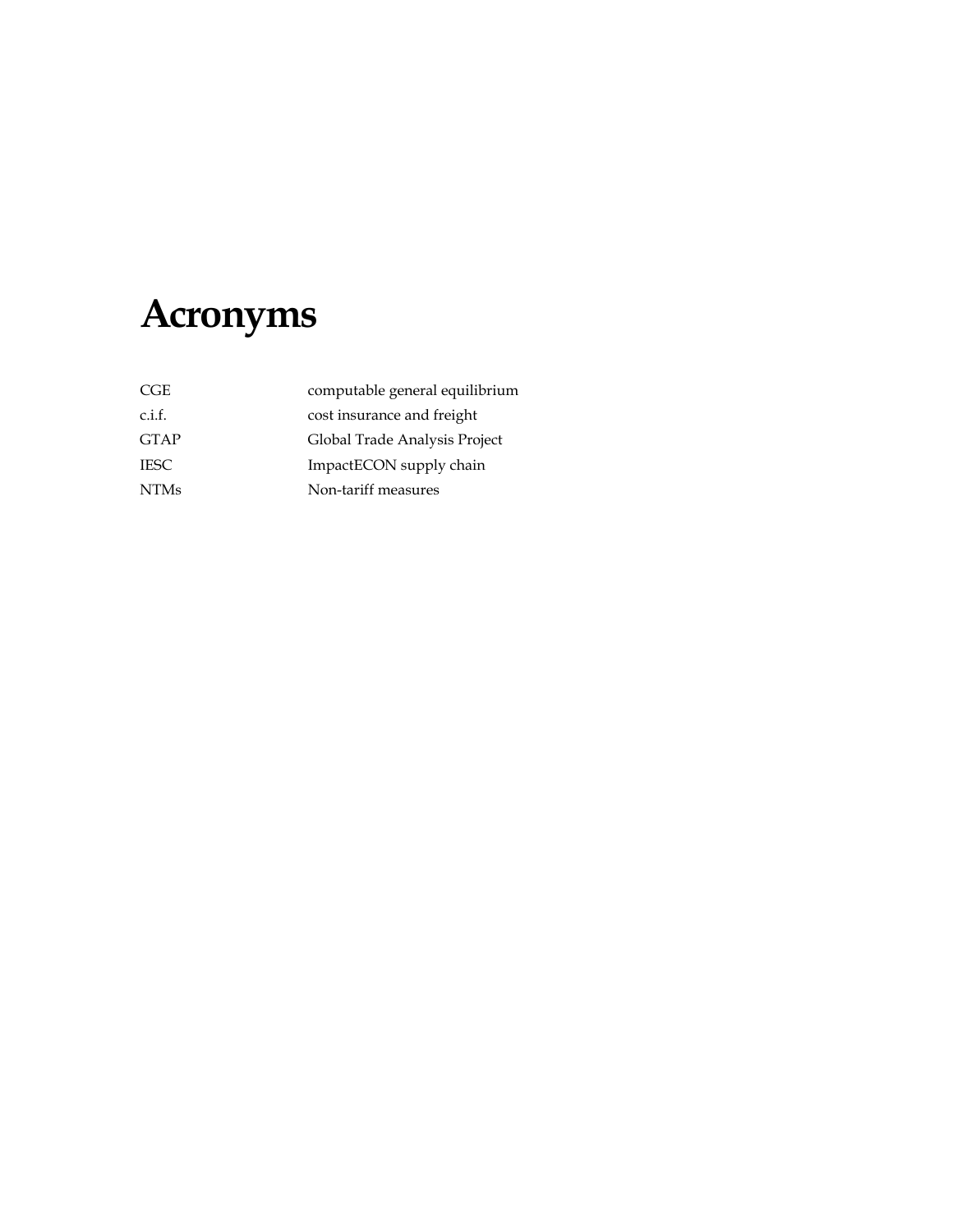### <span id="page-8-0"></span>**Abstract**

The ImpactECON Global Supply Chain (IESC) model is based on the GTAP model (Hertel and Tsigas, 1997) and solved in GEMPACK (Harrison and Pearson, 1996). The GTAP model is a relatively standard global computable general equilibrium (CGE) model. The main difference between the IESC model and the GTAP model is the treatment of imports. The IESC model tracks the importing agent and exporting country of each imported commodity, along with differential tariff rates by agent and source. By capturing imports and tariffs by commodity, agent, source and destination, the IESC model provides further flexibility in examining the impact of various policies on welfare, production, trade and employment.

The aim of this paper is to document the changes made to the GTAP model to incorporate global supply chains. The paper provides an outline of the model, as well as the new auxiliary programs available for the decomposition of welfare.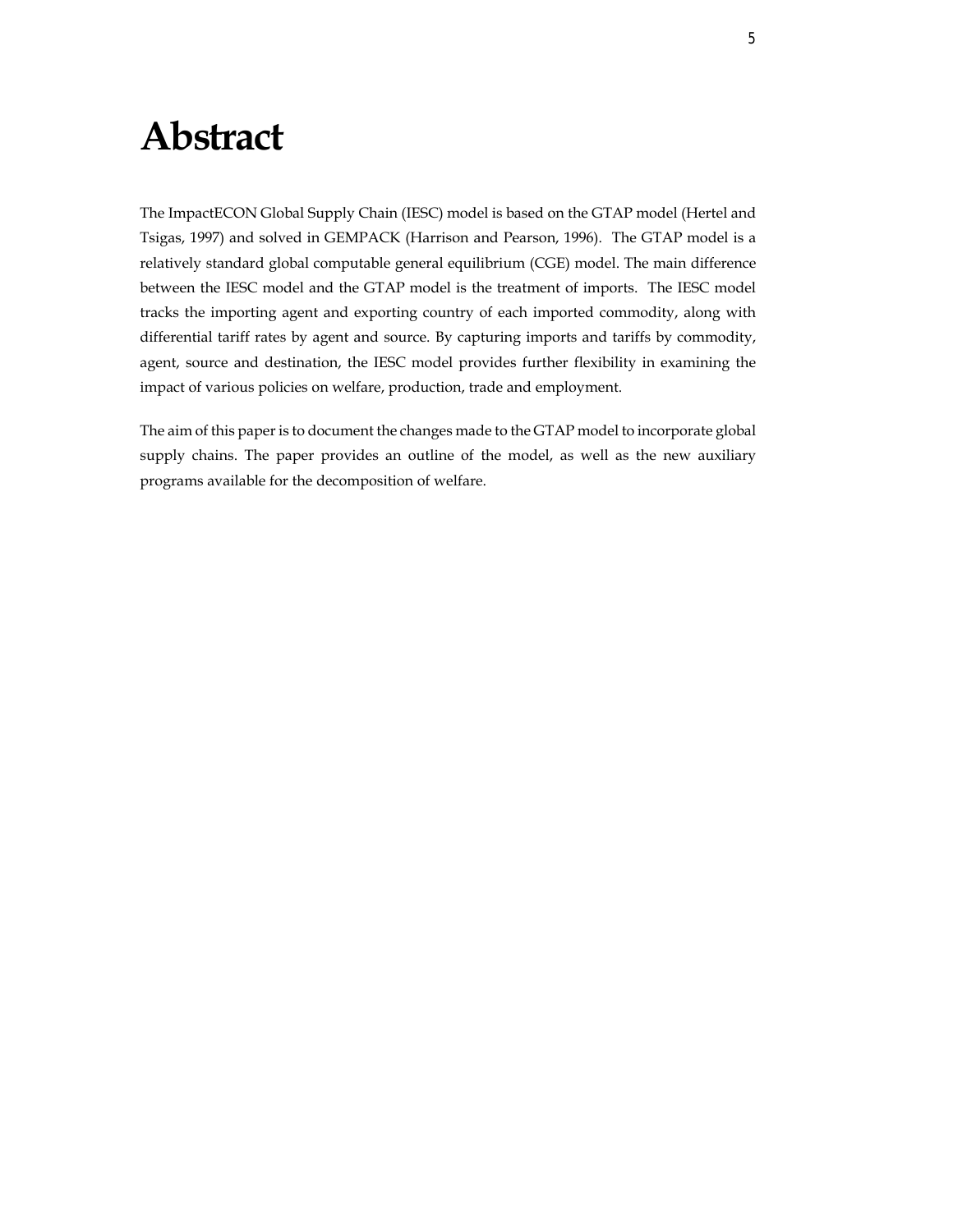### <span id="page-9-0"></span>**1 Introduction**

The ImpactECON Supply Chain (IESC) model is based on the GTAP model (Hertel and Tsigas, 1997) and solved in GEMPACK (Harrison and Pearson, 1996). The GTAP model is a relatively standard global computable general equilibrium (CGE) model. The main difference between the IESC model and the GTAP model is the treatment of imports. In the GTAP model, imports by sectors, government, households and investment (henceforth known as agents) are aggregated into a composite import before being combined with domestic purchases in the second tier of the Armington import equation. In contrast, the IESC model tracks the importing agent and exporting country of each imported commodity, along with differential tariff rates by agent and source. This allows substitution between imports across exporting countries to occur for each agent. Since the GTAP commodities are aggregates over numerous HS-6 categories, the GTAP commodity (e.g., electronics) sold to sectors for intermediate demand may be fundamentally different to the same commodity (electronics) sold to households. As such, we'd expect tariffs and non-tariff measures to differ by the agent purchasing the commodity, as well as by the source and destination of the commodity. By capturing imports and tariffs by commodity, agent, source and destination, the IESC model provides further flexibility in examining the impact of various policies on welfare, production, trade and employment. For instance:

- the extent to which domestic or international trade policies result in increased imported intermediates that can raise competitiveness, domestic production and hence employment, as opposed to raising imports for final consumption, which in turn may reduce domestic production and employment. The repercussions of alternative treatment of intermediate and final imports can only be examined in a model that contains supply chains.
- $-$  initial tariffs on the GTAP aggregate commodities are likely to differ by agent and be treated differently during trade negotiations that are likely to impact the results of policy analysis. In addition to fundamental differences between the types of goods purchased by different agents, tariffs on imports may also differ due to government policy; for instance, duty drawback schemes or special economic zones, such as those in China and Mexico.
- non-tariff measures (NTMs) are likely to differ between commodities sold for intermediate production and those sold to final consumers, again affecting policy analysis. Walmsley and Minor (2015), for instance, found differences between tariff equivalents for trade facilitation on imports for intermediate, investment and final use.
- $-$  the extent to which a policy or shock can benefit or hinder a country's participation in global supply chains can only be captured in a model that recognizes supply chains. Many countries are interested in what policies they can implement to help them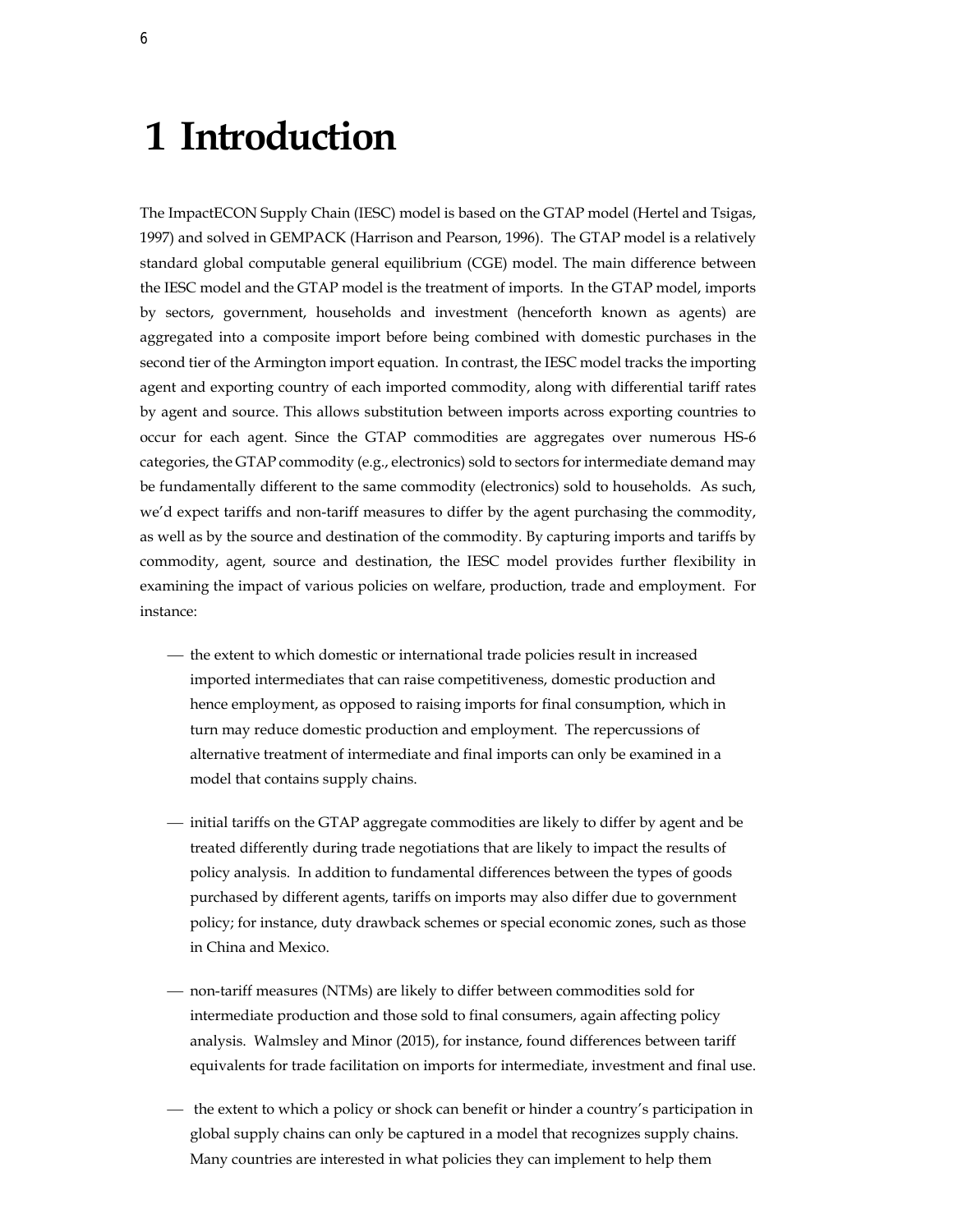participate more fully in global supply chains; and how being integrated into these global supply chains affects economic growth, future development and structural change and their vulnerability to external shocks.

In this document we outline the changes made to the GTAP model to incorporate supply chains. Underlying the model is a database that contains information on trade and tariff rates by agent. This database is documented in Walmsley and Minor (2016), we do not discuss this database or its construction in this document, except to the extent necessary to explain the model changes. Following this introduction, section 2 outlines the model changes including the new equations and variables. In section 3 the welfare decomposition and auxiliary programs are outlined. Section 4 then concludes the paper.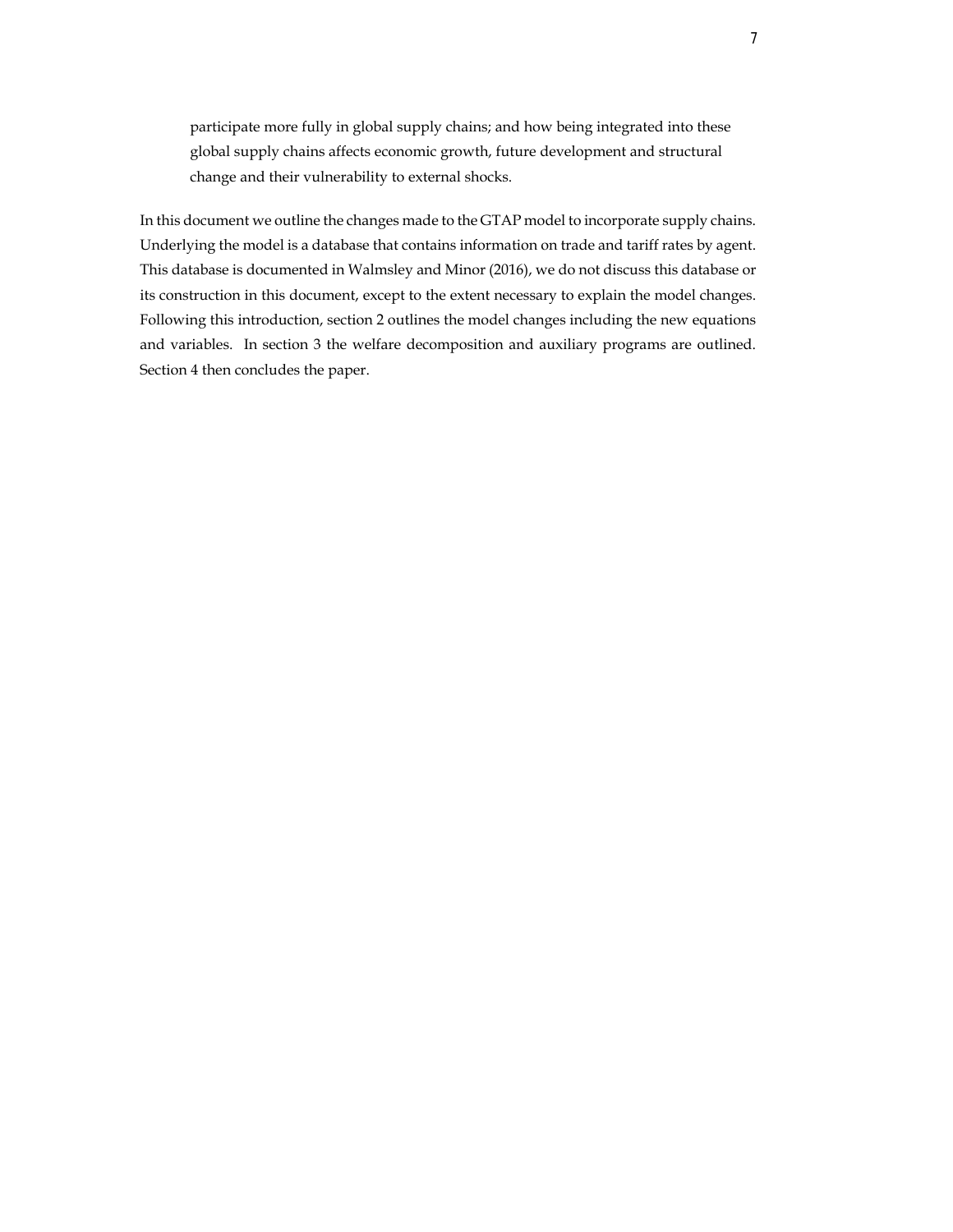# <span id="page-11-0"></span>**2 The ImpactECON Supply Chain Model**

In this section we outline the changes made to the GTAP model to include the supply chain equations. First, are the coefficients that are taken from the supply chain database; next we introduce the variables, before providing the equations and discussing the closure.

### <span id="page-11-1"></span>**2.1 Coefficients**

[Table 1](#page-11-2) provides a summary of the new coefficients in the supply chain database and which of the GTAP database coefficients are being replaced.

| <b>New</b><br>header         | <b>GTAP coefficients</b> |             | <b>IESC coefficients</b> | <b>New definition</b>                                                                                                              |  |
|------------------------------|--------------------------|-------------|--------------------------|------------------------------------------------------------------------------------------------------------------------------------|--|
| <b>IFAS</b>                  | VIFA(i,j,r)              |             | VIFAS(i,j,s,r)           | Value of imported commodity i from source<br>region s purchased by sector j in region r, at agent<br>prices                        |  |
| <b>IPAS</b>                  | VIPA(i,r)                |             | VIPAS(i,s,r)             | Value of imported commodity i from source<br>region s purchased by private households in<br>region r, at agent prices              |  |
| <b>IGAS</b>                  | VIGA(i,r)                |             | VIGAS(i,s,r)             | Value of imported commodity i from source<br>region s purchased by government in region r, at<br>agent prices                      |  |
| <b>IFMS</b>                  |                          | VIFM(i,j,r) | VIFMS(i,j,s,r)           | Value of imported commodity i from source<br>region s purchased by sector j in region r, at<br>market prices                       |  |
| <b>IPMS</b>                  | VIMS(i,s,r)              | VIPM(i,r)   | VIPMS(i,s,r)             | Value of imported commodity i from source<br>region s purchased by private households in<br>region r, at market prices             |  |
| <b>IGMS</b>                  |                          | VIGM(i,r)   | VIGMS(i,s,r)             | Value of imported commodity i from source<br>region s purchased by government in region r, at<br>market prices                     |  |
| <b>IFWS</b>                  |                          |             | VIFWS(i,j,s,r)           | Value of imported commodity i from source<br>region s purchased by sector <i>j</i> in region <i>r</i> , at <i>c.i.f.</i><br>prices |  |
| <b>IPWS</b><br>$VIWS(i,s,r)$ |                          |             | VIPWS(i,s,r)             | Value of imported commodity i from source<br>region s purchased by private households in<br>region r, at c.i.f. prices             |  |
| <b>IGWS</b>                  |                          |             | VIGWS(i,s,r)             | Value of imported commodity i from source<br>region s purchased by government in region r, at<br>c.i.f. prices                     |  |

<span id="page-11-2"></span>

| Table 1: New coefficients and relationship to original GTAP coefficients |  |
|--------------------------------------------------------------------------|--|
|--------------------------------------------------------------------------|--|

For the purposes of the GTAPAgg aggregation program the old coefficients are also kept in their original headers. As far as possible we have attempted to retain consistency with the GTAP notation, by adding "S" to the end of coefficient names to signify that these values are now by source region.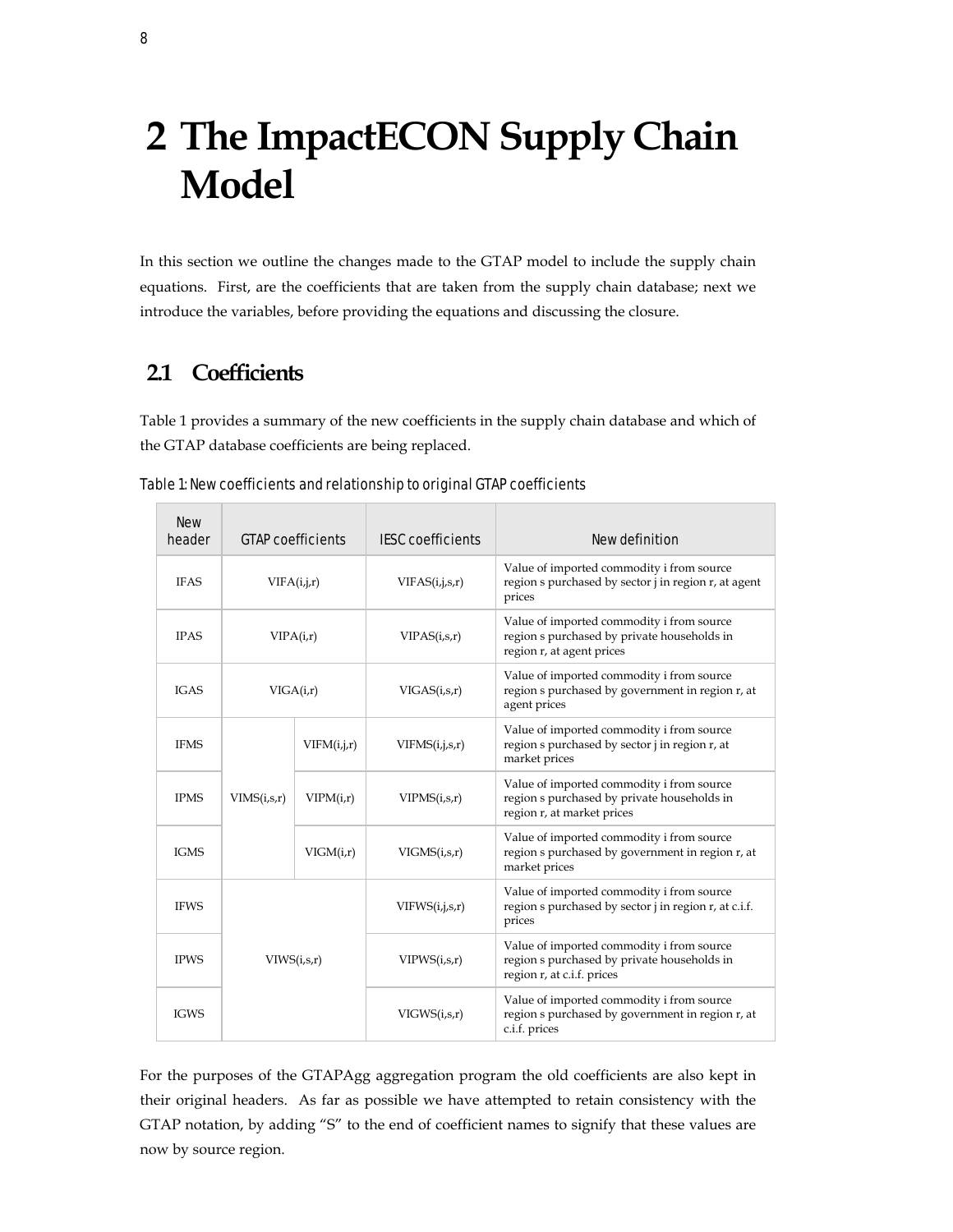The appropriate sums of the new coefficients equal the old coefficients to a reasonable level of accuracy. The coefficients – *VIFMS*, *VIPMS* and *VIGMS* – replace both imports by source at market prices (*VIMS*) and imports by agents at market prices (*VIFM*, *VIPM* and *VIGM*). Likewise imports by source at world prices (*VIWS*) is now separated into three headers – *VIFWS*, *VIPWS* and *VIGWS* – one each for each of the agents.

As in the standard GTAP Data Base investment is included in intermediate demands under "*cgds*". All other headers are identical to the standard GTAP Data Base.

In addition to the new coefficients added to the database, some additional coefficients are derived in the model, including sales tax revenues by agent and source (*IFTAXS(i,j,s,r)*, *IPTAXS(i,s,r)* and *IGTAXS(i,s,r)*); tariff revenues by agent and source (*MFTAX(i,j,s,r)*, *MPTAX(i,s,r)* and *MGTAX(i,s,r)*); and several shares (*FMSHRS(i,j,s,r)*, *PMSHRS(i,s,r)* and *GMSHRS(i,s,r)*) that are used to derive composite prices.

### <span id="page-12-0"></span>**2.1 Variables**

Each new value in the database is associated with a price and a quantity as depicted i[n Table 2.](#page-13-0)  As with coefficients presented earlier, we have attempted to retain consistency with the GTAP notation, by adding "*s*" to the end of variables names to signify the variable includes source information for the imported commodity. The use of "*m*" to signify imports and market prices is modified somewhat. As in GTAP "*m*" in prices and values means market prices, while "*m*" elsewhere, in quantities for instance, means imports. We utilize *tt\_* for import or trade taxes and *ts\_* for sales taxes on imports by source. Finally, the import-augmenting technical changes (*ams* variable in GTAP) are now by agent and source increasing the flexibility with which these shocks can be implemented. The relationships between these variables are discussed in the next section.

### <span id="page-12-1"></span>**2.1 Equations**

#### <span id="page-12-2"></span>**2.1.1 PRICE LINKAGES**

The equations that define the linkages between the world, market and agent prices of imports by agent and source are presented first. All imports enter the country at the cost insurance and freight (c.i.f.) price, regardless of which agent is purchasing the good. Tariffs are then applied to obtain the market price of imports.

In percent change form, the market price of imports by agent and source depends on the percent change in the c.i.f. price and any changes in tariffs:

 $pfms(i,j,s,r) = tm(i,r) + tms(i,s,r) + tt_fms(i,j,s,r) + pcif(i,s,r);$ 

 $ppms(i,s,r) = tm(i,r) + tms(i,s,r) + tt_{pms}(i,s,r) + pcif(i,s,r);$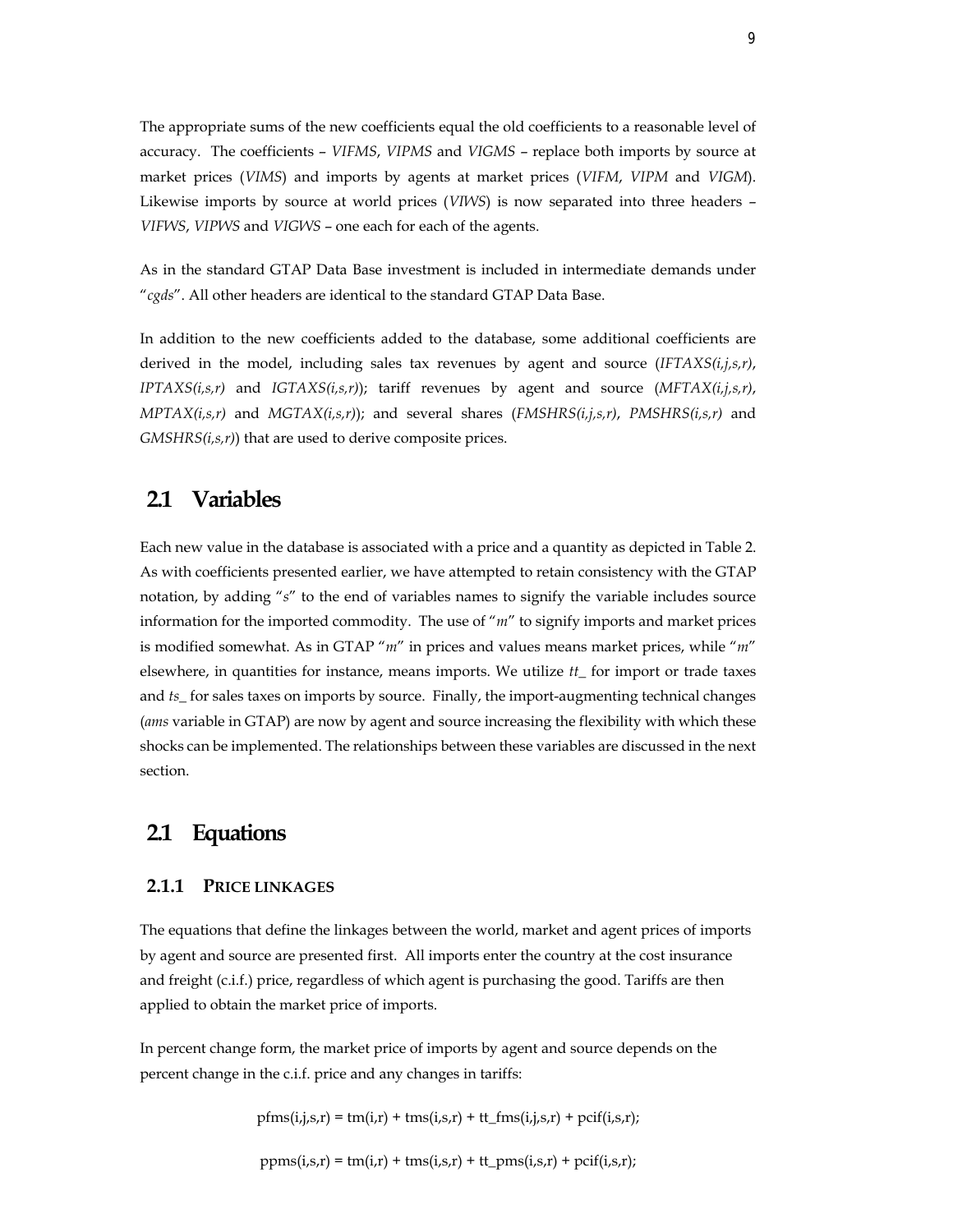$pgms(i,s,r) = tm(i,r) + tms(i,s,r) + tt_gms(i,s,r) + pcif(i,s,r);$ 

| <b>IESC</b><br><b>Coefficients</b> | <b>Price</b>  | <b>Quantity</b> | Taxes                    | Tariffs           | import-<br>augmenting<br>technical<br>change |
|------------------------------------|---------------|-----------------|--------------------------|-------------------|----------------------------------------------|
| VIFWS(i,j,r,s)                     | pcif(i,r,s)   | qfms(i,j,r,s)   |                          |                   |                                              |
| VIPWS(i,r,s)                       | pcif(i,r,s)   | qpms(i,r,s)     |                          |                   |                                              |
| VIGWS(i,r,s)                       | pcif(i,r,s)   | qgms(i,r,s)     |                          |                   |                                              |
| VIFMS(i,j,r,s)                     | pfms(i,j,r,s) | qfms(i,j,r,s)   |                          | $tt_fms(i,j,r,s)$ |                                              |
| VIPMS(i,r,s)                       | ppms(i,r,s)   | qpms(i,r,s)     |                          | $tt\_pms(i,r,s)$  |                                              |
| VIGMS(i,r,s)                       | pgms(i,r,s)   | qgms(i,r,s)     |                          | $tt_{gms}(i,r,s)$ |                                              |
| VIFAS(i,j,r,s)                     | pifs(i,j,r,s) | qfms(i,j,r,s)   | $ts_fms(i,j,r,s)$        |                   | afms(i,j,r,s)                                |
| VIPAS(i,r,s)                       | pips(i,r,s)   | qpms(i,r,s)     | $ts_{\text{pms}(i,r,s)}$ |                   | apms(i,r,s)                                  |
| VIGAS(i,r,s)                       | pigs(i,r,s)   | qgms(i,r,s)     | $ts_{rms(i,r,s)}$        |                   | agms(i,r,s)                                  |

<span id="page-13-0"></span>Table 2: New variables and their relationship to the new coefficients

Changes in tariffs can be implemented in three alternatives ways. *tm* allows the user to shock tariffs from all sources and agents, *tms* all agents respectively and *tt\_fms*, *tt\_pms* or *tt\_gms* can be used to shock each agent and source differently.

Agent prices are then linked to market prices through sales taxes.<sup>[1](#page-13-1)</sup>

 $pifs(i,j,s,r) = ts_fms(i,j,s,r) + pfms(i,j,s,r);$ 

 $pips(i,s,r) = ts\_pms(i,s,r) + tp(r) + ppms(i,s,r);$ 

 $pigs(i,s,r) = ts\_gms(i,s,r) + pgms(i,s,r);$ 

Composite agent prices<sup>[2](#page-13-2)</sup> by agent (*pfm*, *ppm* and *pgm*) are then determined as weighted shares of the agent prices by source (*pifs*, *pips* and *pigs*), adjusted to take account of the relevant import-augmenting technical change.

 $pfm(i,j,r) = sum(s, REG, FMSHRS(i,j,s,r) * [pifs(i,j,s,r) - afms(i,j,s,r)])$ ;

ppm(i,r) = **sum**(s, REG, PMSHRS(i,s,r) \* **[**pips(i,s,r) - apms(i,s,r)**]**);

pgm(i,r) = **sum**(s, REG, GMSHRS(i,s,r) \* **[**pigs(i,s,r) - agms(i,s,r)**]**);

 $\overline{a}$ 

<span id="page-13-2"></span><span id="page-13-1"></span><sup>&</sup>lt;sup>1</sup> Note we have removed *atp* and included the variable *tp* inside the equation.<br><sup>2</sup> Note that the use of '*m'* in *pfm*, *pgm* and *ppm* signifies imports, as in standard GTAP. We have chosen not to alter the original GTAP notation.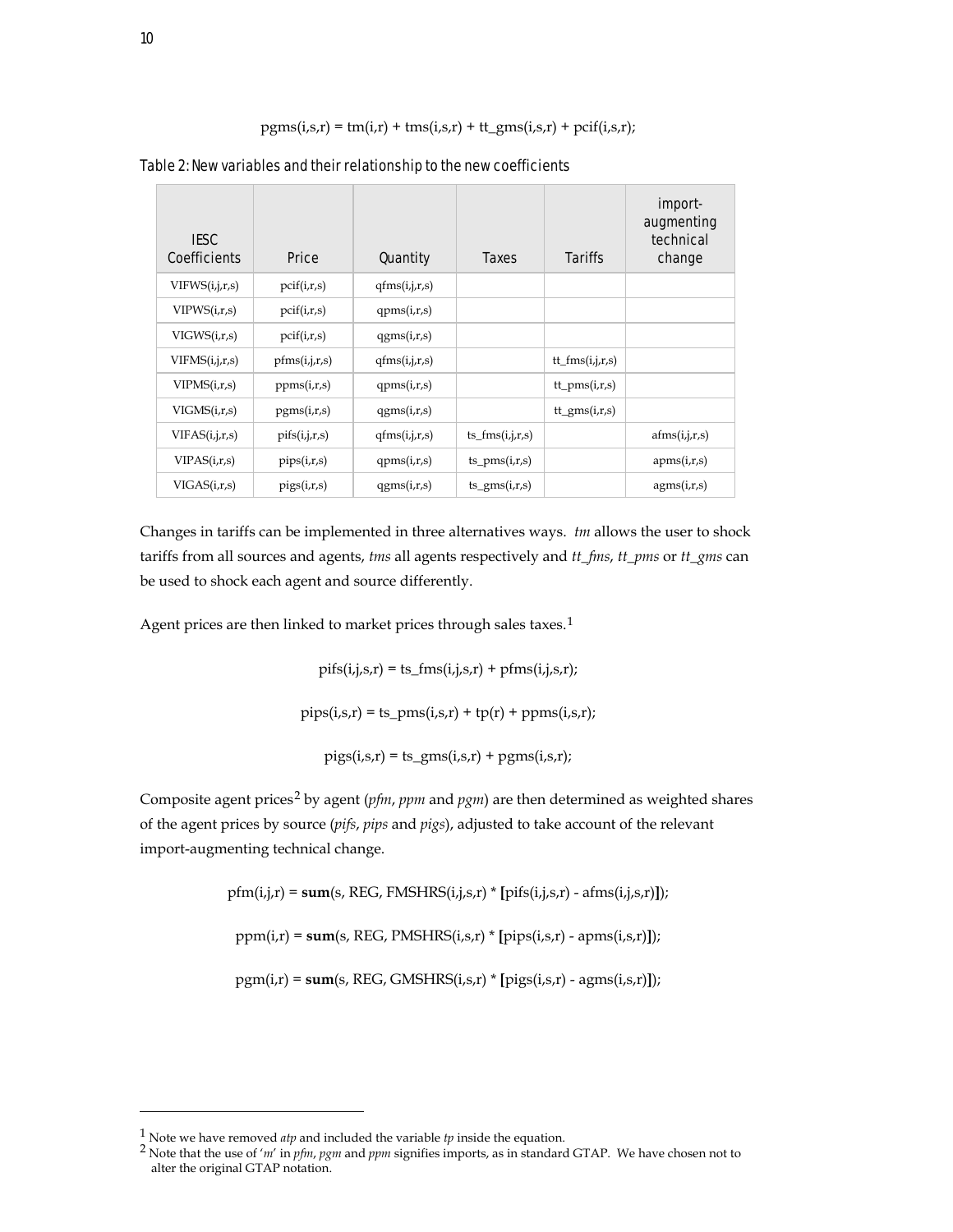#### <span id="page-14-0"></span>**2.1.1 ARMINGTON**

[Figure 1](#page-15-0) illustrates the difference between the Armington structures in the two models. In the standard GTAP model (panel A o[f Figure](#page-15-0) 1) each agent determines the total quantity of imports (*QFM*, *QPM* and *QGM*) by maximizing production or utility subject to a budget constraint and then choosing between domestic and imports based on a constant elasticity of substitution (CES) or Armington structure. Once total imports by each agent are determined they are aggregated into a composite import and then there is a second CES or Armington equation that determines where those imports are sourced from. In the IESC model (panel B of [Figure 1\)](#page-15-0) imports by each agent are not aggregated into a composite, instead each agent determines the source of its own imports. Since different agents source their imports from different countries, and different products are defined as intermediate and final goods, according to the underlying data, policy shocks, such as the reduction or removal of tariffs, and their impacts will differ between firms and consumers—a major improvement over the standard GTAP model which averages shocks across agents and sources of supply regardless of the agent-source linkage and the nature of the underlying goods.

The one equation in the GTAP model that determines all imports by source:

$$
\mathrm{qxs}(i,r,s) = \text{-ams}(i,r,s) + \mathrm{qim}(i,s) - \mathrm{ESUBM}(i) * [\mathrm{pms}(i,r,s) - \mathrm{ams}(i,r,s) - \mathrm{pim}(i,s)];
$$

is replaced with three equations, one for each of our agent groups:

$$
q\nfms(i,j,s,r) = -a\nfms(i,j,s,r) + q\nfms(i,j,r) - ESUBM(i) * [p\nif (i,j,s,r) - a\nfms(i,j,s,r) - p\nfms(i,j,r)];
$$
\n
$$
q\npms(i,s,r) = -a\npms(i,s,r) + q\npms(i,r) - ESUBM(i) * [p\nif (i,s,r) - a\npms(i,s,r) - p\npms(i,r)];
$$
\n
$$
q\ngms(i,s,r) = -a\ngms(i,s,r) + q\ngms(i,r) - ESUBM(i) * [p\nif (i,s,r) - a\ngms(i,s,r) - p\ngms(i,r)];
$$

Total imports by source (*qxs*) are then determined as a weighted aggregate of the imports of each agent (firms *qfms*, households *qpms* and government *qgms*):

$$
qxs(i,s,r) = sum(j,PROD_COMM, SHRIFWS(i,j,s,r) * qfms(i,j,s,r)) + SHRIPWS(i,s,r) * qgms(i,s,r))
$$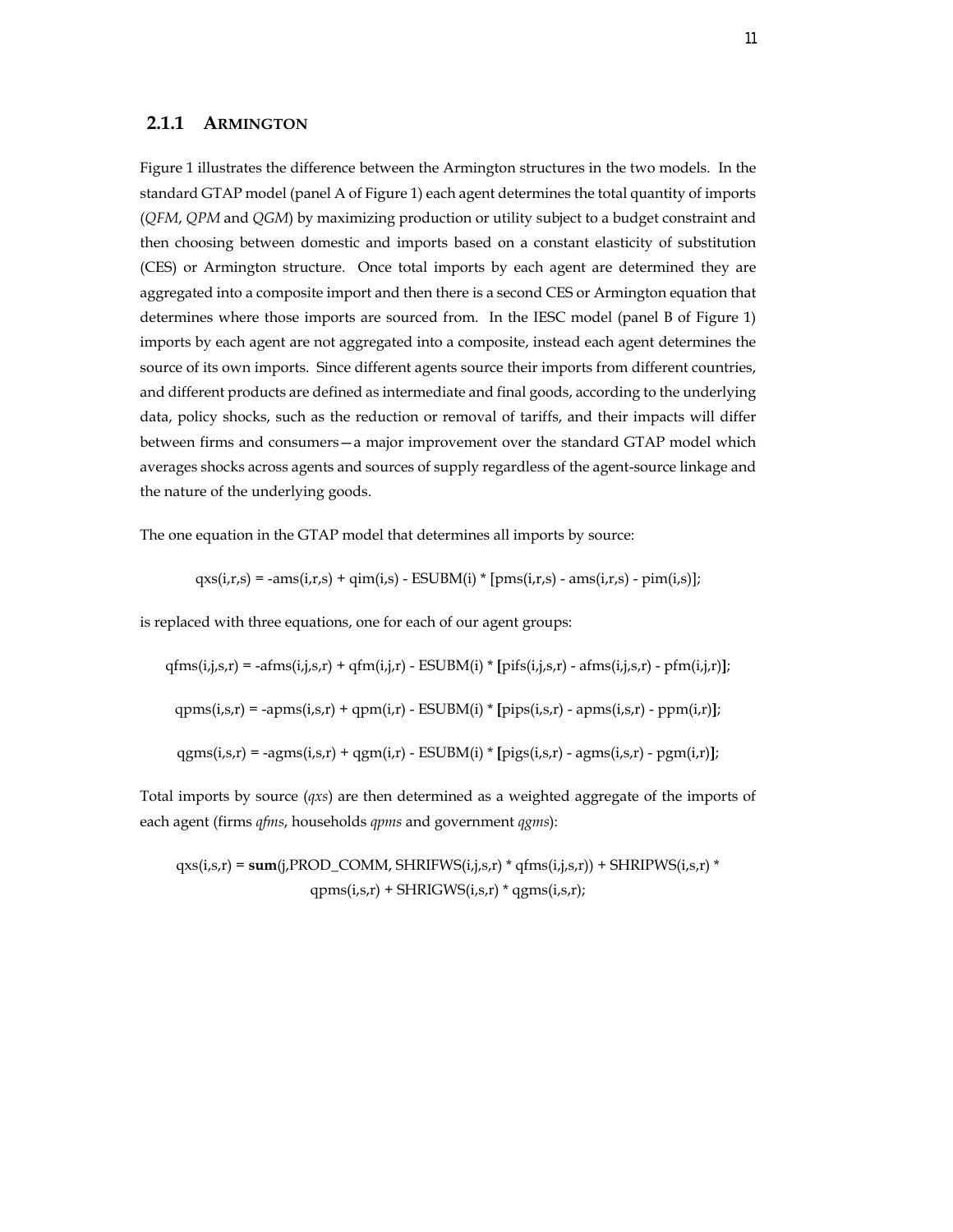<span id="page-15-0"></span>

#### Figure 1: Production and Armington structures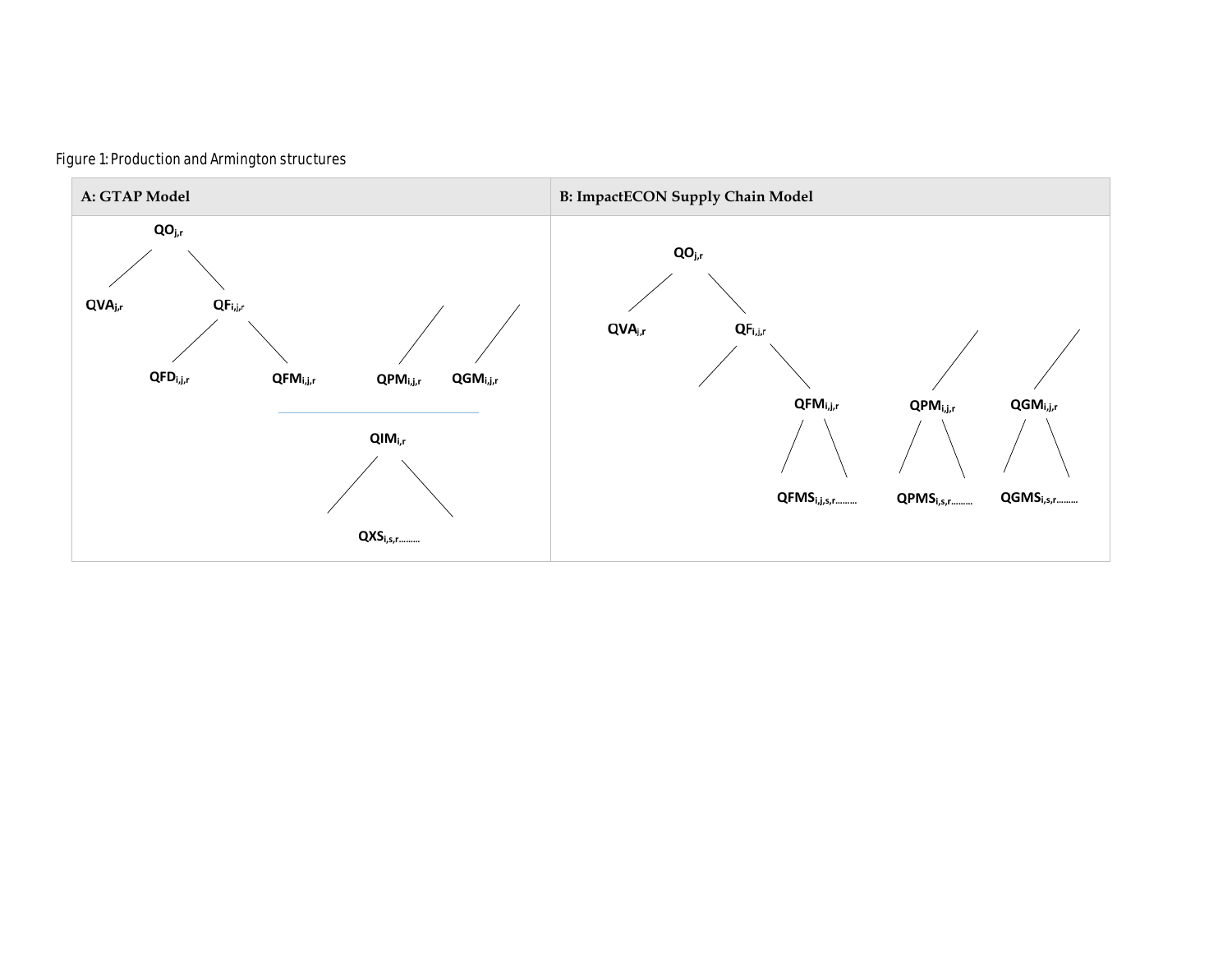### <span id="page-16-0"></span>**2.1 Closure**

The new closure for the model replaces the old taxes, tariffs and import-augmenting technical change with the new variables by source and destination.

exogenous  *ast afall afcom afeall afecom afereg afesec afreg afsec aoall aoreg aosec atd atf atm ats au avareg avasec cgdslack endwslack incomeslack pfactwld pop profitslack psaveslack qo(ENDW\_COMM,REG) tm tms tt\_fms tt\_pms tt\_gms to tp tradslack tx txs afms apms agms dpsave dpgov dppriv* ; rest endogenous ;

Note that *ts\_fms*, *ts\_pms* and *ts\_gms* have been condensed out of the model and therefore are not listed in the closure as exogenous.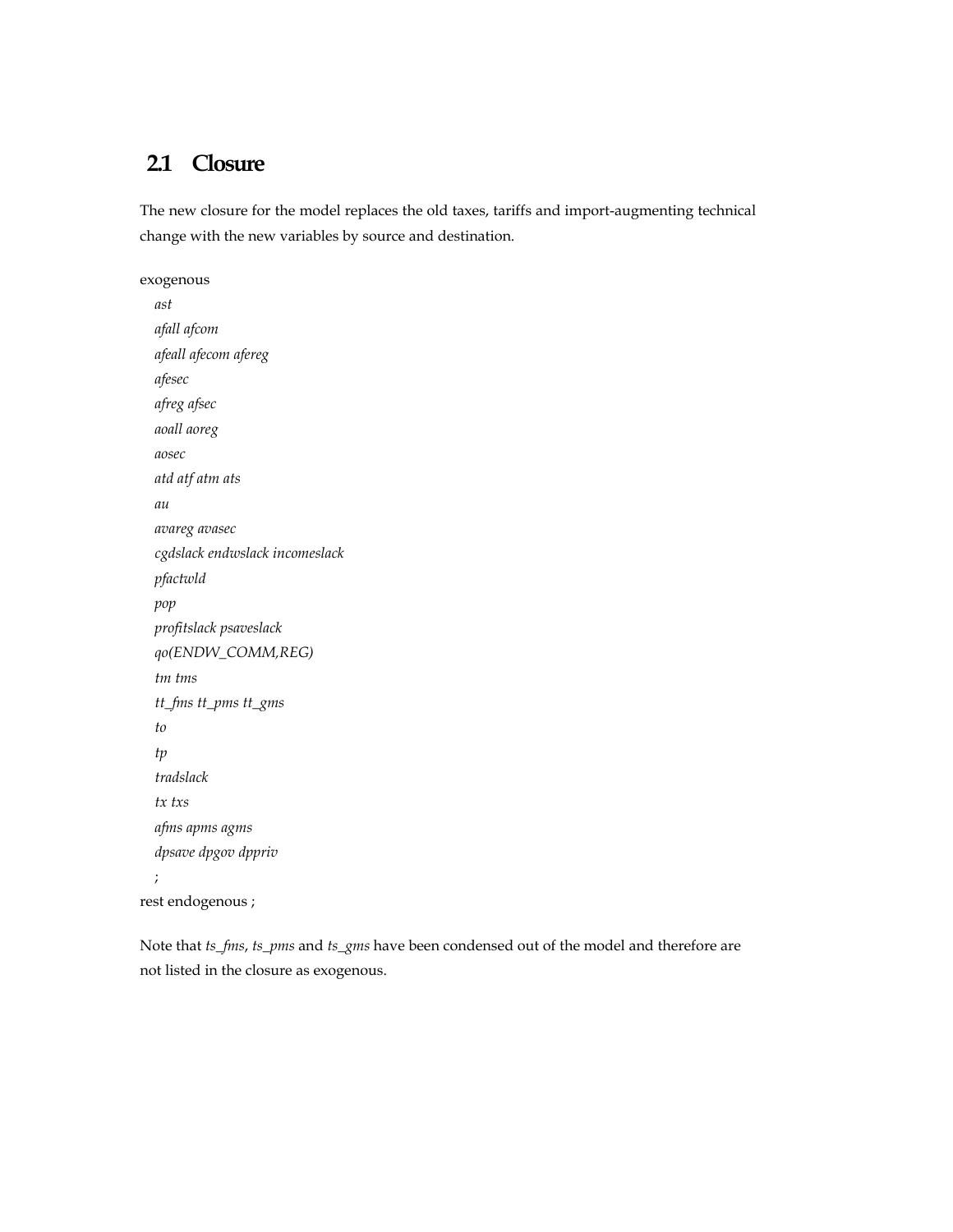# <span id="page-17-0"></span>**3 Welfare decomposition and auxiliary programs**

In this section we outline the changes made to the auxiliary files contained in RunGTAP. Changes are made to include a new welfare decomposition, and to ensure that the GTAPVol, GTAPView, GTAPSAM, shocks and tax rates are all being taken from the supply chain model and database.

### <span id="page-17-1"></span>**3.1 Welfare Decomposition**

Two of the components in the GTAP welfare decomposition outlined in Huff and Hertel (2001) are adapted to take account of the supply chain changes: the allocative efficiency and technological change components.

The allocative efficiency component relates to the interaction between taxes and quantities. In the new supply chain model sales taxes on imports and tariffs are now by agent and source that requires changes to their calculation.

In the case of sales taxes the following adjustment is made:

+ **sum**(i,TRAD\_COMM, **sum**(j,PROD\_COMM,**sum**(s,REG, IFTAXS(i,j,s,r) \* **[**qfms(i,j,s,r) pop(r)**]**))) + **sum**(i,TRAD\_COMM, **sum**(s,REG, IPTAXS(i,s,r) \* **[**qpms(i,s,r) - pop(r)**]**)) + **sum**(i,TRAD\_COMM, **sum**(s,REG, IGTAXS(i,s,r) \* **[**qgms(i,s,r) - pop(r)**]**))

In the case of tariffs the following adjustment is made:

+ **sum**(i,TRAD\_COMM, **sum**(j, PROD\_COMM, **sum**(s,REG, MFTAX(i,j,s,r) \* **[**qfms(i,j,s,r) pop(r)**]**))) + **sum**(i,TRAD\_COMM, **sum**(s,REG, MGTAX(i,s,r) \* **[**qgms(i,s,r) - pop(r)**]**)) + **sum**(i,TRAD\_COMM, **sum**(s,REG, MPTAX(i,s,r) \* **[**qpms(i,s,r) - pop(r)**]**))

The technological change component also needs to be adjusted to take account of the fact that the import-augmenting technical change is also now agent specific.

+ **sum**(i,TRAD\_COMM, **sum**(j,PROD\_COMM,**sum**(s,REG, VIFAS(i,j,s,r) \* afms(i,j,s,r)))) + **sum**(i,TRAD\_COMM, **sum**(s,REG, VIPAS(i,s,r) \* apms(i,s,r))) + **sum**(i,TRAD\_COMM, **sum**(s,REG, VIGAS(i,s,r) \* agms(i,s,r)))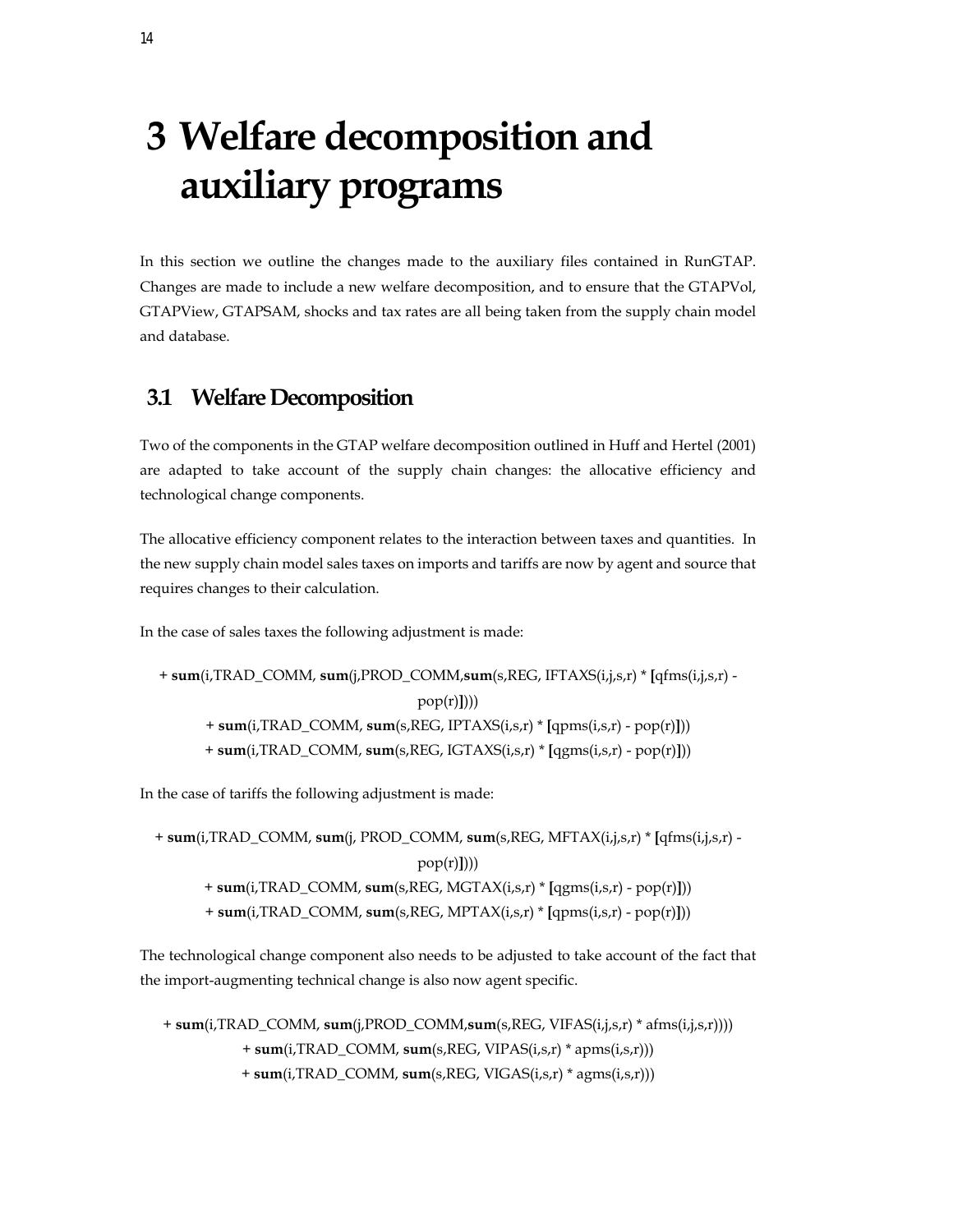### <span id="page-18-0"></span>**3.2 Auxiliaryprograms**

Changes were also made to the auxiliary programs to ensure that they are reading the correct headers in the database and hence using the correct values. Those auxiliary programs that calculate tax rates also needed to be adapted to calculate the new tax rates by both source and agent. When using RunGTAP you will need to type in the names of the files created (tfms.shk, tpms.shk and tgms.shk respectively) since the tms.shk file is no longer appropriate. Examples are provided with the model and RunGTAP application package.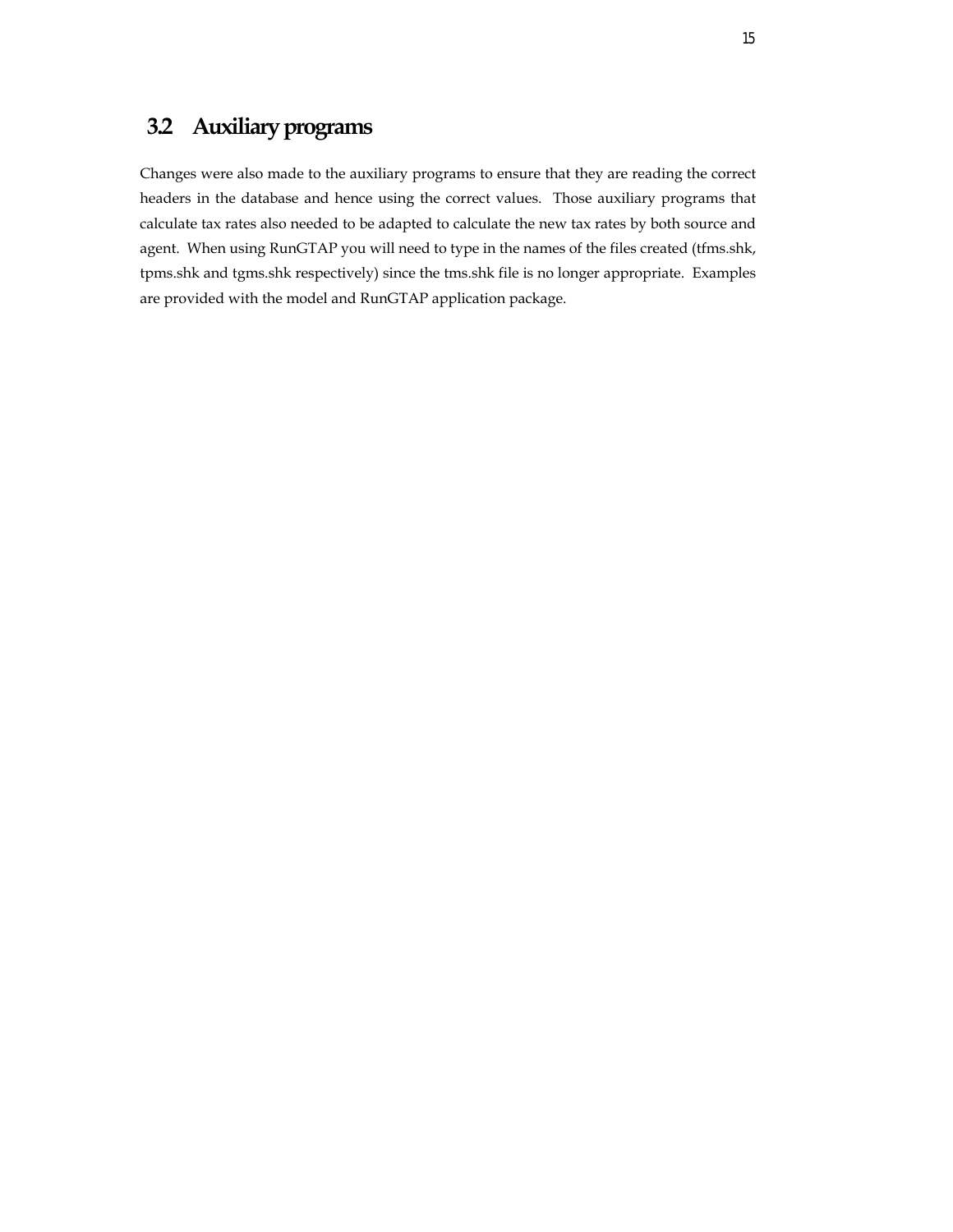### <span id="page-19-0"></span>**4 Conclusions**

In this documentation we outline the revisions made to GTAP model to incorporate supply chains. The inclusion of supply chains in a global CGE model improves our ability to capture how changes in tariff and non-tariff barriers can impact a country or region's ability to integrate into global supply chains, as well as examine the benefits and costs of such integration. Moreover, we can more accurately implement changes in the barriers aimed at particular agents, such as intermediate demand by firms that then allow us to provide better advice on issues such as employment.